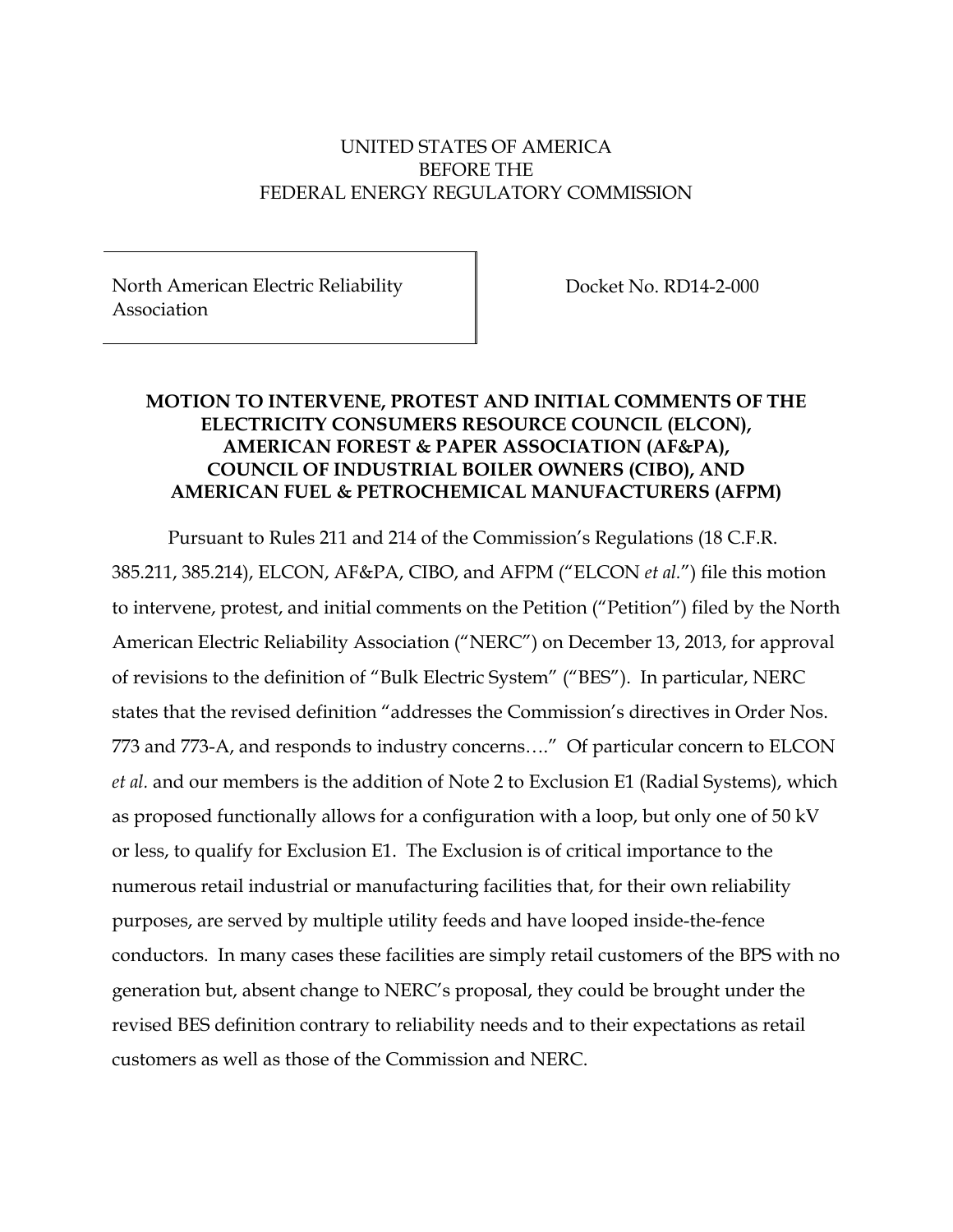As discussed below, ELCON *et al.* urge the Commission to remand to NERC the issue of Note 2 to Exclusion E1 and to direct NERC to consider replacing its proposed 50 kV threshold with a 70 kV threshold for loops that are inside the fence of industrial or manufacturing facilities. Such a narrowly focused remand could be addressed expeditiously by NERC and would not delay the July 1, 2014 effective date of the revised BES definition.

ELCON is the national association representing large industrial consumers of electricity. ELCON member companies produce a wide range of products from virtually every segment of the manufacturing community. ELCON members operate hundreds of major facilities and are consumers of electricity in the footprints of all organized markets and other regions throughout the United States. ELCON has actively participated in the Commission's and NERC's proceedings respecting the BES definition.

AF&PA serves to advance a sustainable U.S. pulp, paper, packaging, and wood products manufacturing industry through fact-based public policy and marketplace advocacy. AF&PA member companies make products essential for everyday life from renewable and recyclable resources and are committed to continuous improvement through the industry's sustainability initiative - *Better Practices, Better Planet 2020*. The forest products industry accounts for approximately 4.5 percent of the total U.S. manufacturing GDP, manufactures approximately \$200 billion in products annually, and employs nearly 900,000 men and women. The industry meets a payroll of approximately \$50 billion annually and is among the top 10 manufacturing sector employers in 47 states.

CIBO is a trade association of industrial boiler owners, architect-engineers, related equipment manufacturers, and University affiliates with over 100 members representing 20 major industrial sectors. Since its formation, CIBO has been active in the development of technically sound, reasonable, cost-effective energy and environmental regulations for industrial boilers. CIBO supports regulatory programs that provide industry with enough flexibility to modernize - effectively and without penalty – the

2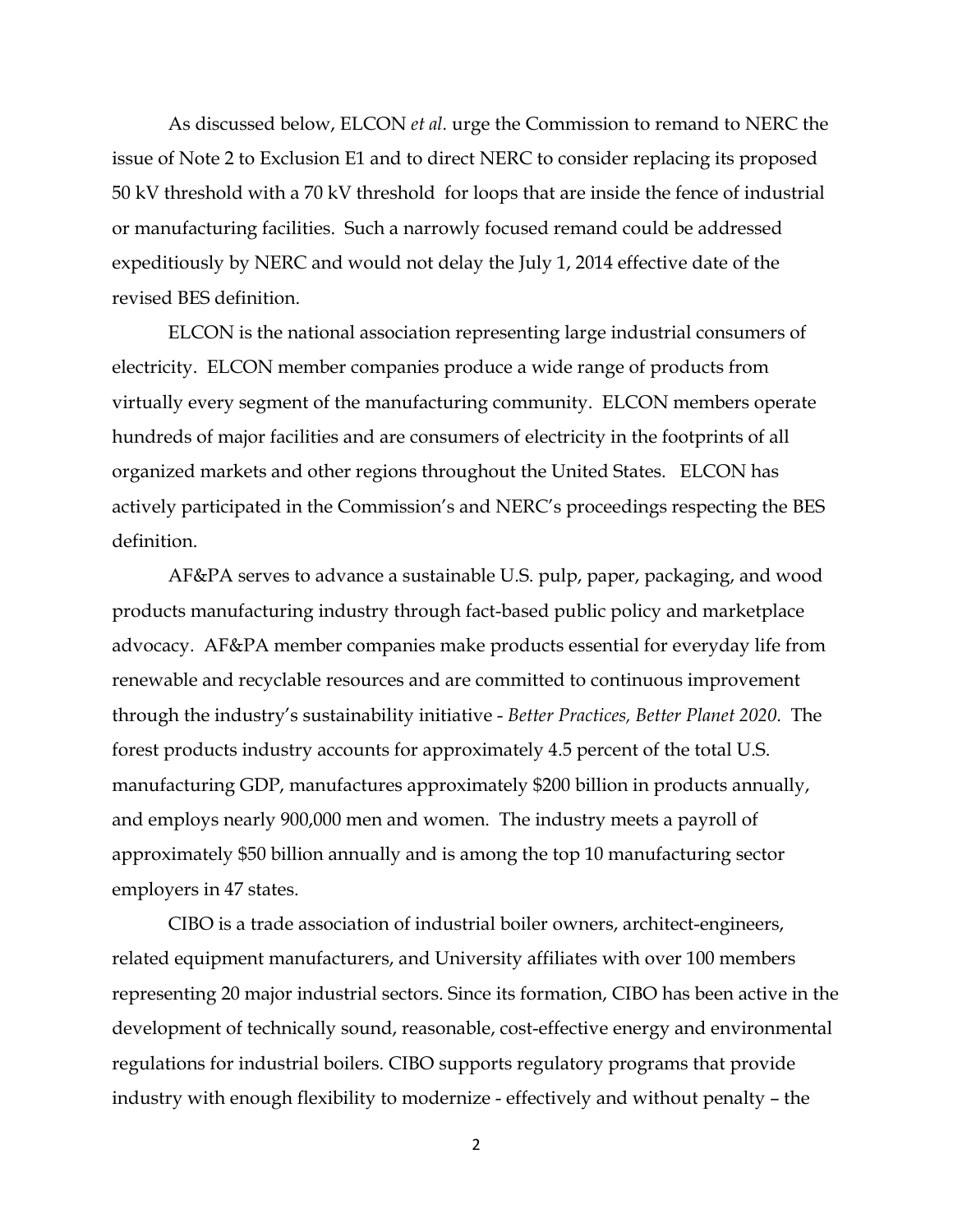nation's aging energy infrastructure, as modernization is the key to cost-effective environmental protection.

AFPM represents high-tech American manufacturers — fueling and building America's future. AFPM members produce virtually all refined petroleum products and petrochemicals manufactured in the United States, serving the American people responsibly and effectively. These manufacturers provide jobs, directly and indirectly, to 2 million Americans, economic and national security, and thousands of vital products to families and businesses throughout the United States.

Accordingly, ELCON *et al.* and our members have interests which may be directly affected by the outcome of this proceeding, and ELCON *et al.*'s participation in this proceeding is in the public interest. Therefore, ELCON *et al.* request that the Commission permit their intervention in this proceeding, as provided by Rule 214.

#### **PROTEST AND INITIAL COMMENTS OF ELCON** *et al.*

### **I. EXCEPT FOR NOTE 2 TO EXCLUSION E1, ELCON** *et al.* **SUPPORT THE PETITION**

Other than Note 2 to Exclusion E1, ELCON *et al.* generally support the Petition. Orders 773 and 773-A left NERC with significant challenges. Although as explained in its petition for rehearing of Order 773, ELCON had some significant disagreements with FERC's directives, with the one exception addressed herein ELCON *et al.* believe that NERC has reasonably addressed them.

#### **II. NOTE 2 TO EXCLUSION E1 SHOULD BE REMANDED TO NERC**

In Orders 773 and 773-A, the Commission directed NERC to modify its proposed local network exclusion to remove the 100 kV minimum operating voltage to allow systems that include one or more looped configurations connected below 100kV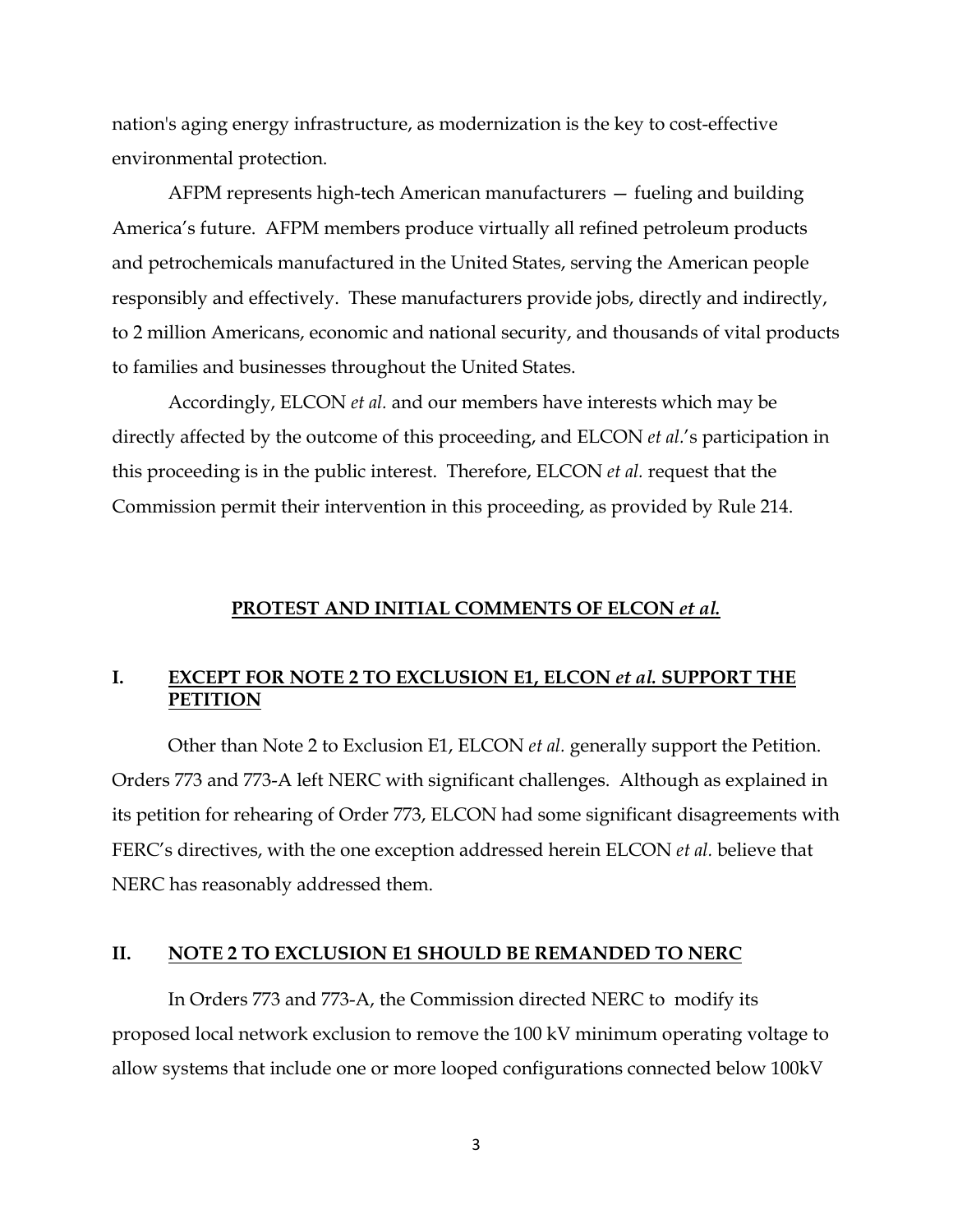to be eligible for the local network exclusion.<sup>1</sup> The Commission stated in Order No. 773-A that "[i]t strikes us as unreasonable to characterize lines as radial by ignoring connecting facilities below 100 kV."[2](#page-3-1) The Commission further directed NERC to consider factors beyond the level of impedance -- including voltage, the system configuration, type of conductors, length of conductors, and proximity of the networked system in the interconnected transmission network -- in assessing these configurations.[3](#page-3-2)

In response to these directives of the Commission, in the Petition NERC proposes the addition of a Note 2 to Exclusion E1 that would state: "The presence of a contiguous loop, operated at a voltage level of 50 kV or less, between configurations being considered as radial systems, does not affect this exclusion."[4](#page-3-3) NERC states that this provision is "responsive to the Commission's concerns."[5](#page-3-4)

ELCON *et al.* understand the concept behind proposed Note 2 but disagrees that the threshold is properly set at  $50 \text{ kV}-$  at least for loops that are inside the fence of industrial or manufacturing facilities.<sup>6</sup> Instead, as would be supported by a risk-based assessment of the data gathered by NERC and appropriate consideration of the respective roles for the Exclusions and the Exception Request process, and as was supported by several of the participants in the NERC process, a 70kV threshold would be appropriate.

#### **A. NERC Failed to Properly Assess a 70 kV Threshold**

NERC states that it engaged in a two-step process in setting the voltage threshold. First, NERC identified 30 kV as "a reasonable starting point" as it reflected the "minimum voltage level . . . that industry experts consider necessary to monitor and

l

<span id="page-3-5"></span><sup>6</sup> In Order 773, FERC suggested that generic relief for industrial end-users could be sought in NERC's Phase 2. Order 773 at P 54.

<span id="page-3-0"></span><sup>1</sup> Order 773 at P 155.

<span id="page-3-1"></span><sup>2</sup> Order 773-A at P 125.

<span id="page-3-2"></span><sup>3</sup> Order 773 at P 155 n.139.

<span id="page-3-3"></span><sup>4</sup> Petition at p. 20 (emphasis added).

<span id="page-3-4"></span><sup>5</sup> Petition at p. 22, quoting Order 773-A at P 125.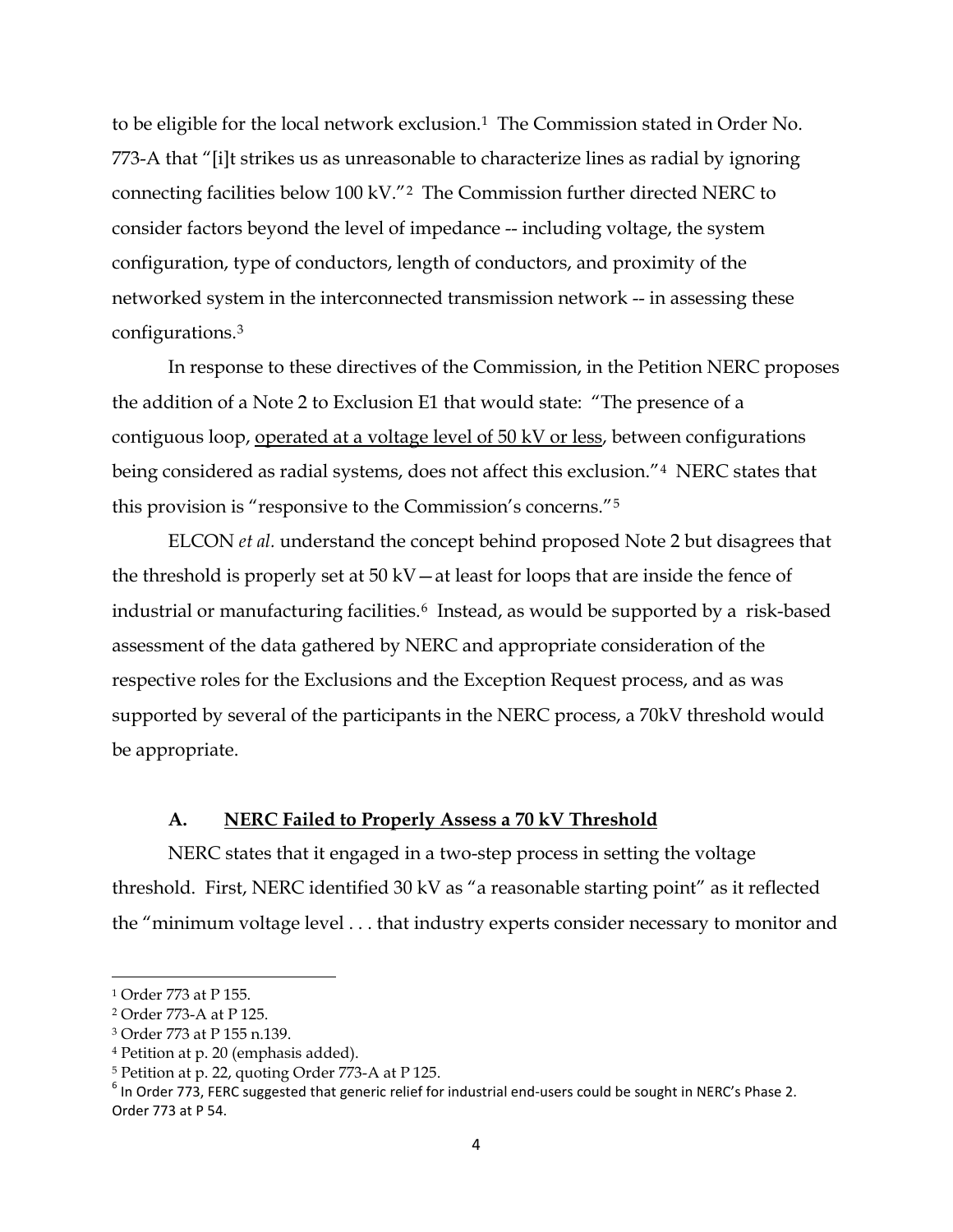facilitate the operation of the Bulk Electric System."[7](#page-4-0) Second, NERC states that it employed a "technical sensitivity analysis . . . with the goal of determining the voltage level below which single Contingencies on the transmission system would not result in power flow from a low voltage distribution or sub-transmission loop to the BES."[8](#page-4-1) Applying this unnecessarily stringent, zero tolerance standard, the Petition concludes that "a 50 kV threshold . . . does not preclude the application of Exclusion E1."[9](#page-4-2) However, there is no discussion in the Petition of the extent to which NERC considered in any other way the relative reliability risk to the BES that would be posed by a threshold higher than 50 kV, such as 70 kV. Thus, NERC has not properly determined that 50 kV is the maximum threshold that would allow for reliability of the interconnected transmission network or that a 70 kV threshold would not allow for such reliability, particularly when the Exceptions Process to account for any outlier configurations is taken into account.

NERC's proposal is an overly conservative approach that is inconsistent with the ERO's ongoing efforts to transform the current zero-tolerance compliance and enforcement program into "one that is forward looking, focuses on high reliability risk areas and reduces the administrative burden on registered entities." [10](#page-4-3) It would needlessly sweep many more industrial facilities than would be appropriate into the time-consuming and expensive Exception Process, while being subject to full compliance with the applicable reliability standards (which could well mean the hundreds of TO/TOP requirements) pending the grant of an Exception.

It would have been particularly important for NERC to properly assess a 70 kV threshold because its relevance to numerous currently unregistered industrial or manufacturing facilities that have 69 kV flows on loops inside their fencelines. In particular, major industrial or manufacturing facilities almost invariably are served by

<span id="page-4-0"></span><sup>7</sup> Petition at p. 23.

<span id="page-4-1"></span><sup>8</sup> Petition at pp. 23-25.

<span id="page-4-2"></span><sup>9</sup> Petition at p. 25.

<span id="page-4-3"></span><sup>10</sup> See description of Reliability Assurance Initiative (RAI) at

http://www.nerc.com/pa/comp/Pages/Reliability-Assurance-Initiative.aspx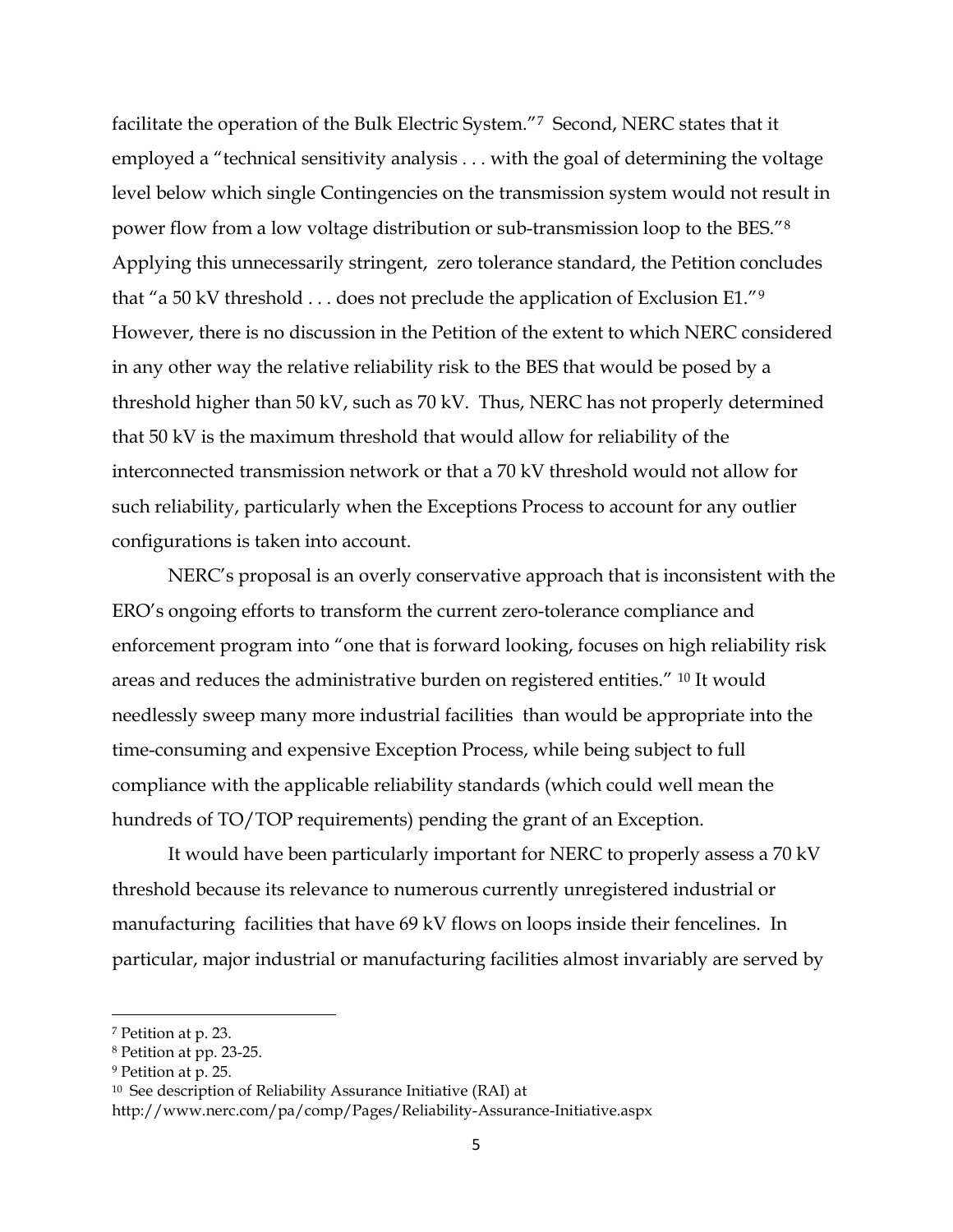multiple utility feeds. The main reason for such configurations is the need of industrial processes for a higher level of electric power reliability than what is typical outside the fence. A poll of our member companies reveals that looped, inside-the-fence conductors rated 69 kV and higher are relatively common, including industrial or manufacturing facilities that do not cogenerate electricity and steam, and are not already NERC registered entities. These facilities were not designed or intended to be inside-the-fence extensions of the BPS. They are retail customers of the BPS with the not unreasonable expectation that they will receive load following services from their host public utility regardless of the direction of flows at the interconnection with the TO/TOP.[11](#page-5-0) FERC and NERC's presumption that the revised BES definition should not significantly change the registration status of entities<sup>[12](#page-5-1)</sup> may be true for the entire class of entities that operate 69 to 99 kV elements, but that presumption is likely to fail for the smaller subclass of industrial or manufacturing facilities.

The bright-line nature of the BES definition's Exclusions (and Inclusions) require that any threshold level be judiciously set so as not to unduly burdensome and costly with no commensurate benefit to reliability. The right balance is achieved by recognizing the relative risk and capturing the most likely outcomes under the Exclusions and limiting and allowing Exception Requests to the more unusual or less frequent situations[13](#page-5-2)

#### **B. NERC's Own Data Would Support a 70 kV Threshold**

In support of the Petition, NERC attached a public version of its document entitled "White Paper on Bulk Electric System Radial Exclusion (E1) Low Voltage Loop Threshold" dated September 2013 (the "NERC White Paper"). The data presented NERC White Paper show that a 70 kV threshold would not pose significant reliability risk.

<span id="page-5-0"></span><sup>&</sup>lt;sup>11</sup> Large manufacturing facilities typically self-provide reactive services and hence the need for BES Exclusion E4.

<span id="page-5-1"></span><sup>12</sup> See. e.g., Order 773 at P 55; Order 743 at P 144; 139 FERC ¶ 61,247 at P 132 ("consistent with NERC's explanation, we do not expect a significant number of registered entities outside of the NPCC region to identify new elements under the revised bulk electric system definition").

<span id="page-5-2"></span><sup>13</sup> See Section 11.C. below for a more detailed discussion of this point.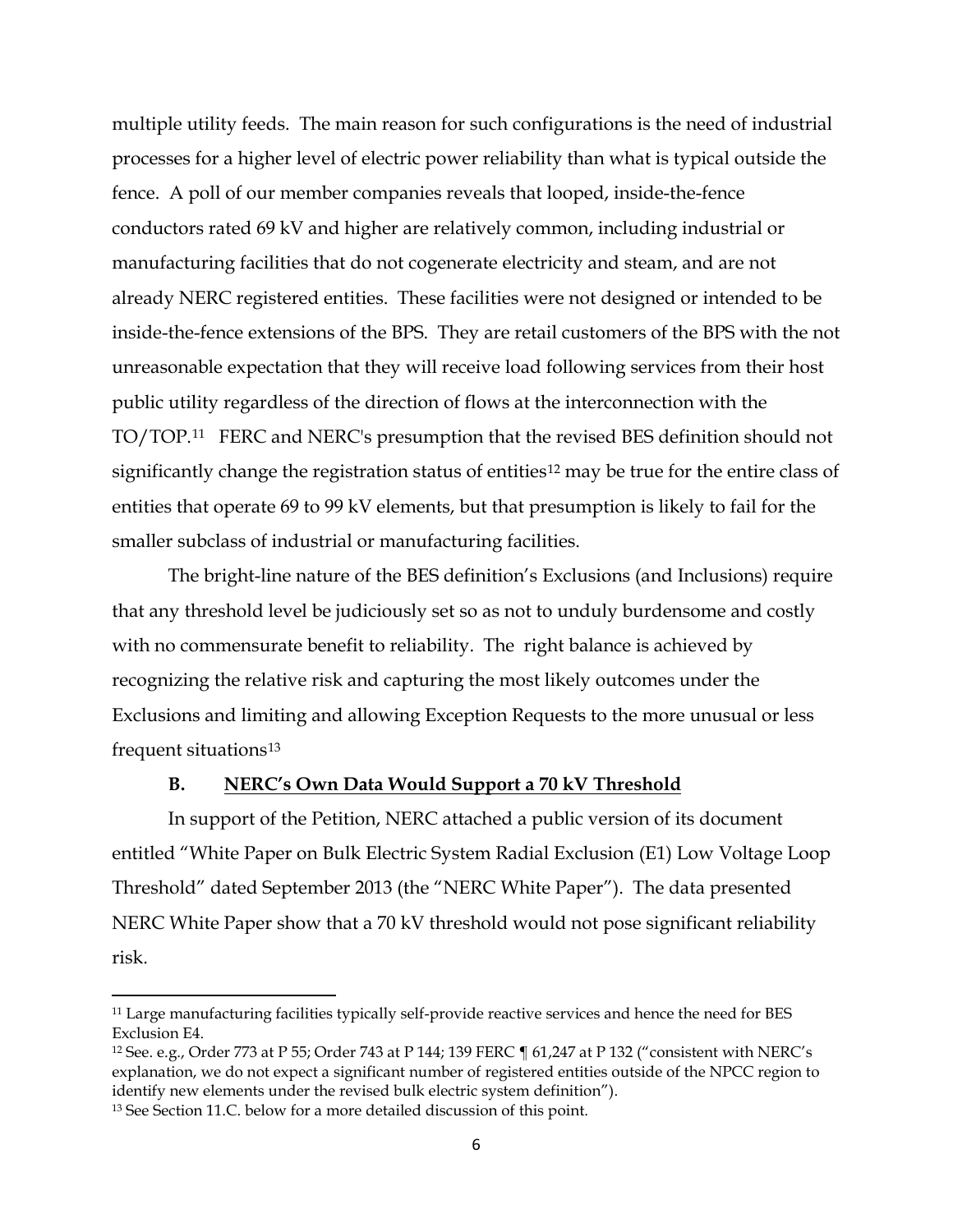First, the NERC White Paper presented the results of its survey of the operating entities in the eight regions, which were "requested to provide the key groupings of elements they monitor to ensure reliable operation of the interconnected transmission system" so that NERC could "identify the lowest voltage element in the major element groupings monitored by operating entities in the eight Regions."[14](#page-6-0) This voltage "provides an indication of the lower limit which operating entities have historically believed necessary to ensure the reliable operation of the interconnected transmission system."[15](#page-6-1)

The results are stark: "the number of below 100 kV transmission line elements comprised less than 2.5% of the total monitored key element groupings."[16](#page-6-2) The following Figure 1 from the NERC White Paper summarizes the results:



Notes:

l

1. Data/Chart includes Transmission Lines only.

2. Data/Chart is a summary of individual elements (interfaces not included)

<span id="page-6-0"></span><sup>14</sup> NERC White Paper at p. 4.

<span id="page-6-1"></span><sup>15</sup> NERC White Paper at pp. 3-4.

<span id="page-6-2"></span><sup>16</sup> NERC White Paper at p. 5.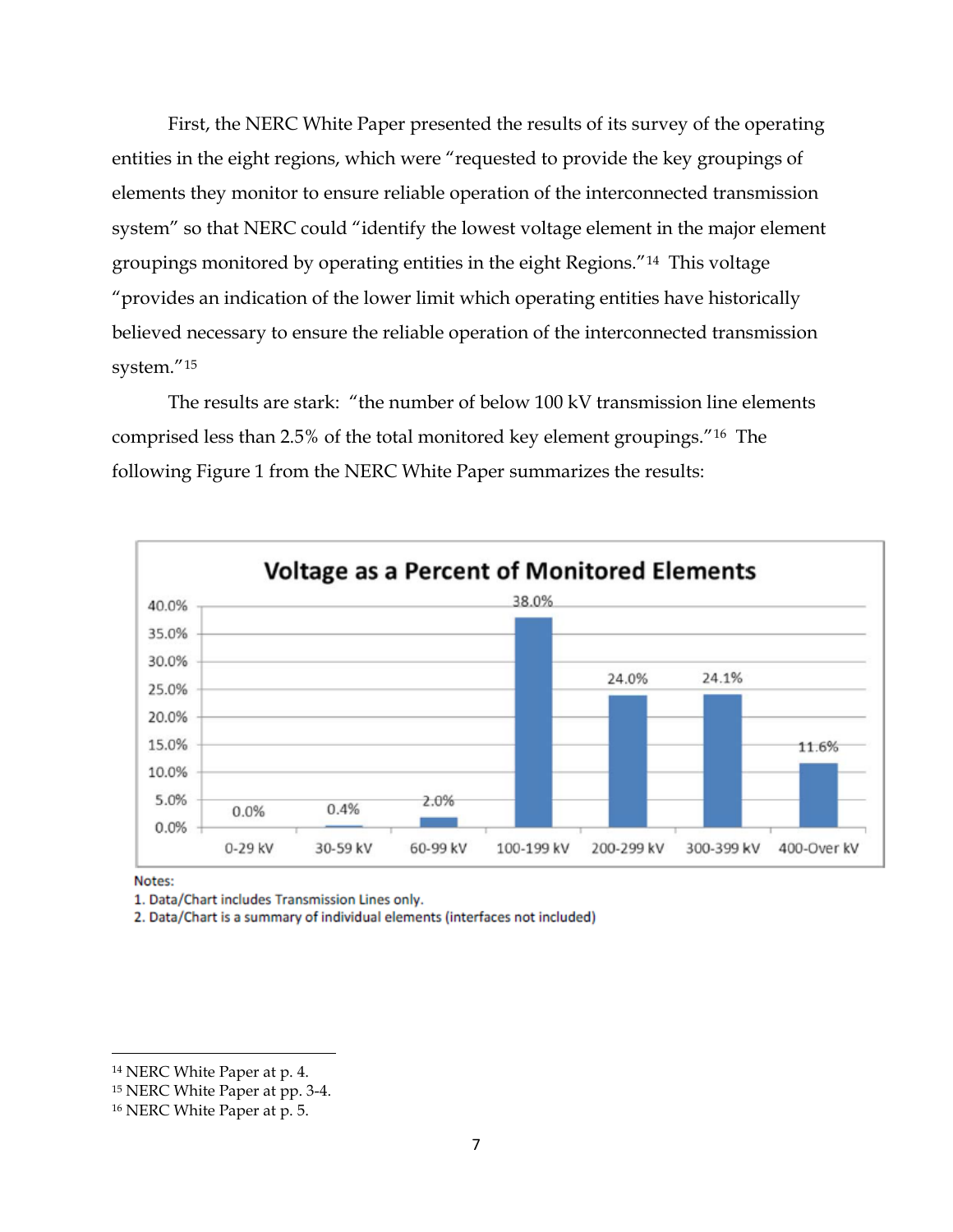These data present strong support for a 70kV threshold, as only a very small percentage of elements at voltages below that level have been deemed to raise a potential reliability issue that warrants monitoring. As noted above, it would be far more efficient to establish a 70 kV threshold and apply the Exception Process to those few outlier elements if and as necessary.[17](#page-7-0) Instead, by inappropriately adopting an unduly conservative, "zero tolerance" approach, NERC's takeaway from this step of its assessment was a threshold of 30 kV.[18](#page-7-1)

NERC then performed a "technical sensitivity analysis" applying a range of voltages and impedances, which NERC said "account[s] for a range of physical parameters such as conductor length, conductor type, system configuration, and proximity of the loop to the transmission system" to two model configurations: a distribution loop and a sub-transmission loop.[19](#page-7-2) As previously noted, NERC analyzed the results using a zero tolerance approach -- its key parameter was to assess whether there were any instances of power flow reversal, of any magnitude, from the distribution system back to the transmission system. There was no qualitative assessment of the significance of any flow reversal.

For the distribution loop configuration, which is more akin to potential conditions inside the fence of an industrial facility, the assessment found no flow reversal whatsoever at any of the assessed voltages – 12.5 kV, 23 kV, 34.5 kV or 46 kV – under any of the multiple impedance conditions that were analyzed.<sup>[20](#page-7-3)</sup> Accordingly, nothing in the presented results contraindicates a threshold of 70 kV.

The other configuration considered by NERC – a so-called "sub-transmission loop" -- was a more extreme example with very long lines resulting in high impedance:

 $\overline{\phantom{a}}$ 

<span id="page-7-0"></span><sup>&</sup>lt;sup>17</sup> Instead, the 50 kV threshold exposes the very large universe of 60 to 99 kV elements to seek an exception if Exclusion E3 is not applicable. It would be extremely useful if the BES classification process takes advantage of the regional monitoring documented in the NERC White Paper. For all practical purposes it is a first approximation of where the BES classification process should end with respect to transmission elements.

<span id="page-7-1"></span><sup>18</sup> NERC White Paper at p. 6.

<span id="page-7-2"></span><sup>19</sup> NERC White Paper at p. 7.

<span id="page-7-3"></span><sup>20</sup> NERC White Paper at pp. 11-12.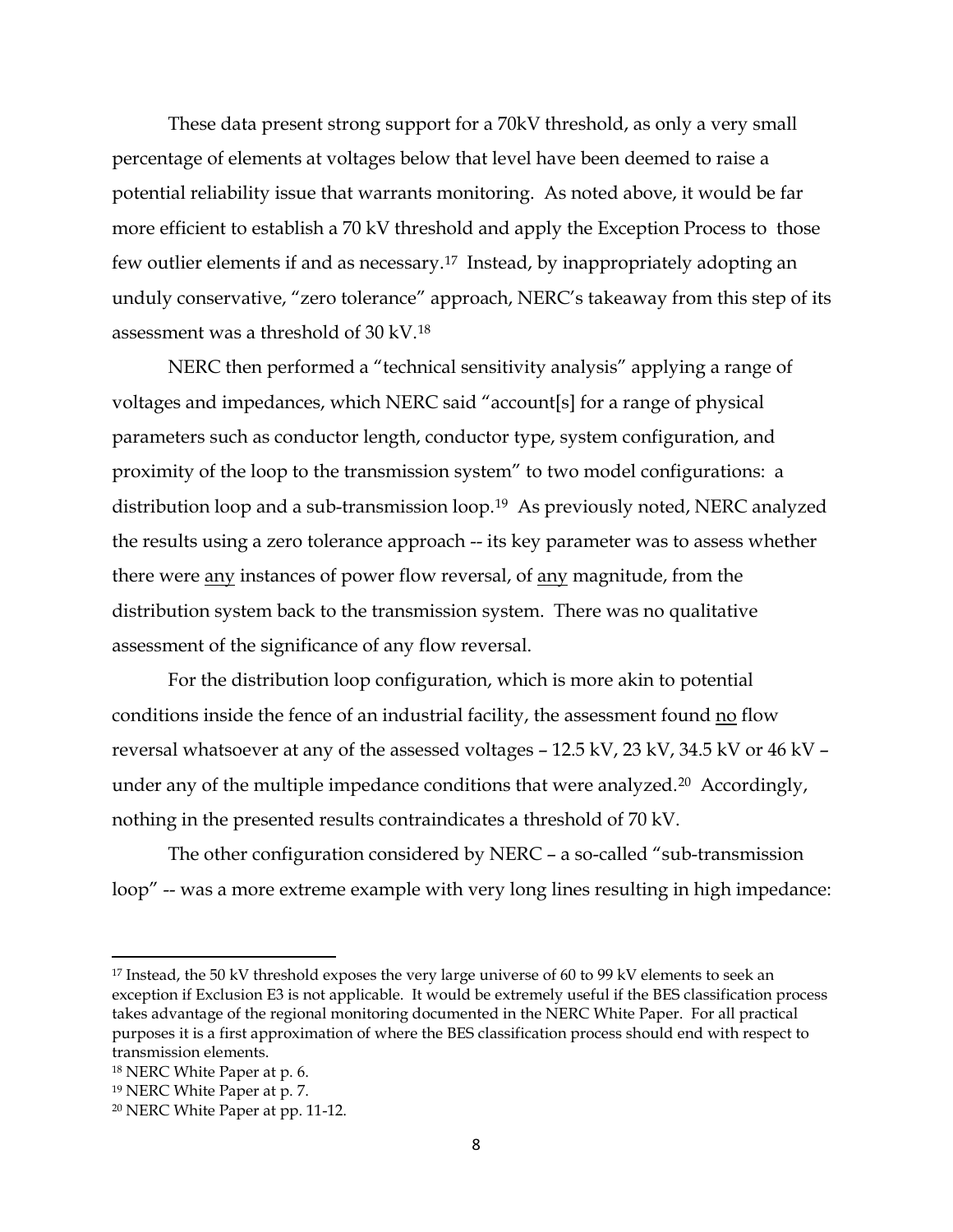In this simplified depiction of a portion of a transmission and sub‐ transmission system, a 40‐mile transmission line connecting two sources with transfer impedance between the two sources representing the parallel transmission network. Each source also supplies a 10‐mile transmission line with a load tap at the mid‐point of the line, each serving a load of 16 MW. At the end of each of these lines is a step‐down transformer to the sub‐transmission voltage, where an additional load is served. The two sub-transmission stations are connected by a 25-mile subtransmission tie line.[21](#page-8-0)

NERC presents no basis or justification for the use of this configuration, or any discussion of how it is representative of actual conditions. It is not at all representative of configurations at industrial or manufacturing facilities.

For this "sub-transmission" configuration, NERC ran simulations using a higher range of voltages – 34.5 kV, 46 kV, 55 kV, and 69 kV. Focusing the 69 kV level, NERC found that no power flow reversal occurred at a transmission voltage level of 230 kV but that some flow reversal occurred at transmission voltage levels of 161 kV and below.[22](#page-8-1) NERC failed to offer any assessment of the magnitude of the flow reversal, perhaps because it was using a zero threshold approach. However, the data tables included in the NERC White Paper show that even in the most extreme simulation, the magnitude of power reversal was quite modest, representing a small fraction of the load.[23](#page-8-2)

Nonetheless, while recognizing that it has "use[d] conservative parameters,"

NERC concludes the White Paper as follows:

Simulations of power flows for the cases modeled in this study show there is no power flow reversal into the BES when circuit loop operating voltages are below 50 kV. This study also finds, for loop voltages above 50 kV, certain cases result in power flow toward the BES. Therefore, the study concludes that low voltage circuit loops operated below 50 kV should not affect the application of Exclusion E1.[24](#page-8-3)

<span id="page-8-0"></span><sup>21</sup> NERC White Paper at p. 14.

<span id="page-8-1"></span><sup>22</sup> NERC White Paper at pp. 15-16.

<span id="page-8-2"></span><sup>23</sup> NERC White Paper at pp. 26-27.

<span id="page-8-3"></span><sup>24</sup> NERC White Paper at pp. 16-17.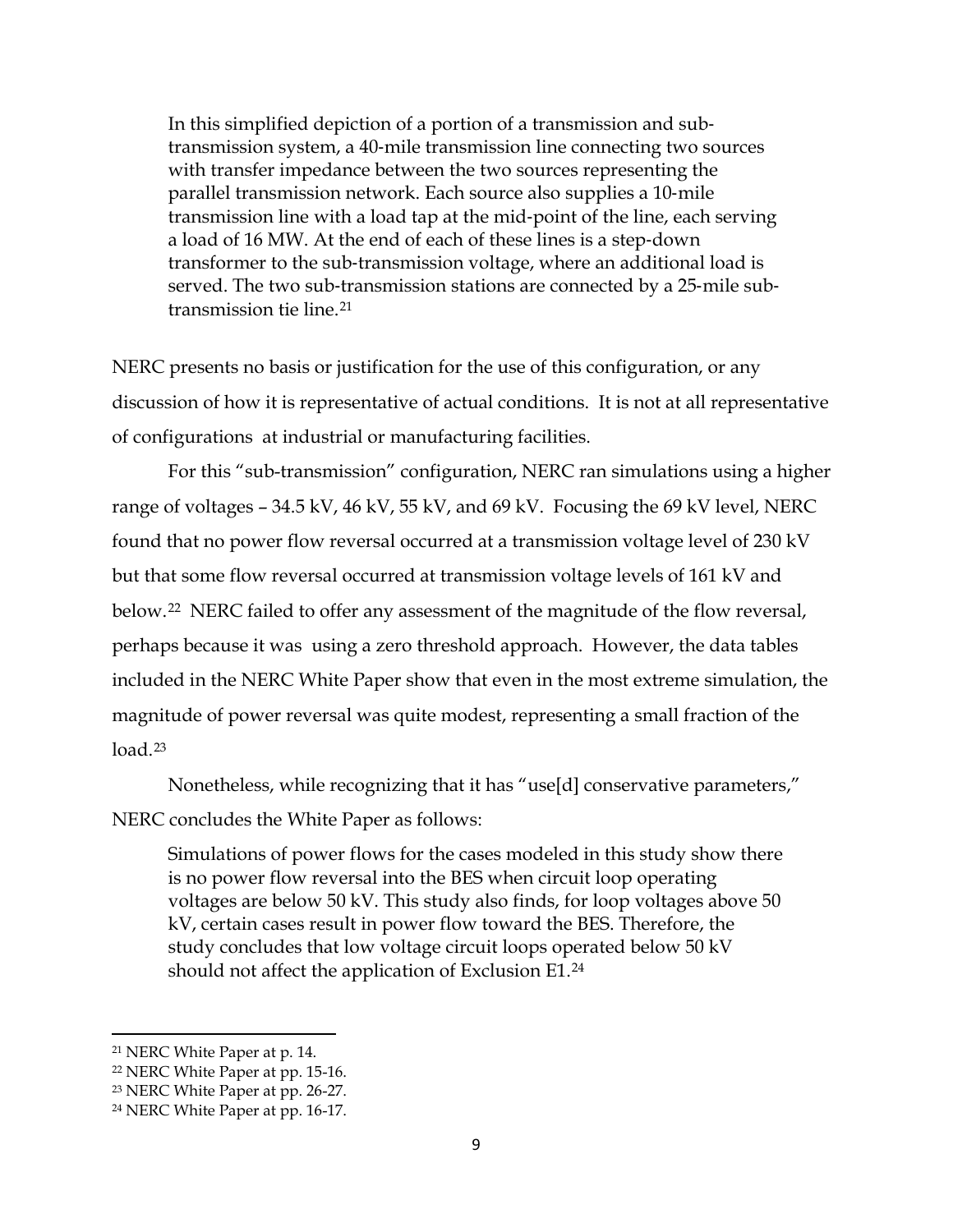A more balanced, nuanced and risk-based assessment of the findings would be that, at loop voltages of less than 70 kV, NERC identified the potential for a small amount of power flow reversal only under this configuration that would not be conceivable inside the fence of an industrial facility, including a 40‐mile transmission line connecting two sources, two 10 mile transmission lines tapping into each source line, a 25-mile sub-transmission tie line, etc. The simulations therefore confirm the practice in the field – that the Regional Entities have found it necessary to monitor less than 70 kV elements only in the rarest of cases.

### **C. NERC Failed to Recognize the Proper Role for Its Own Exception Procedure**

A 70 kV threshold would substantially ease the administrative burden on a number of entities seeking to qualify for an Exclusion. If the Exclusion does not fully capture the impact of a particular situation, NERC and the regional entities could utilize the exception process seeking its inclusion. However, in developing its proposal here NERC inexplicably ignored the proper functioning of the exception process as established by NERC and approved by the Commission

The Exception Process is not a one-way outbound street – it is available to the Reliability Entity and operating entity seeking to include elements that are subject to an Exclusion. In other words, contrary to NERC's proposal, an Exclusion is not intended to be drafted so narrowly that only elements posing zero risk to reliability of the BES fall within its terms. In its earlier comments in the Order 773 proceeding, as summarized by the Commission, NERC previously has recognized this central function of the exception process:

NERC further explains that the focus of the definition of bulk electric system is on looped or networked connections at or above 100 kV. According to NERC, connections operated below 100 kV, generally do not carry significant parallel flow due to the higher impedance of lower voltage facilities. If such facilities are necessary for the reliable operation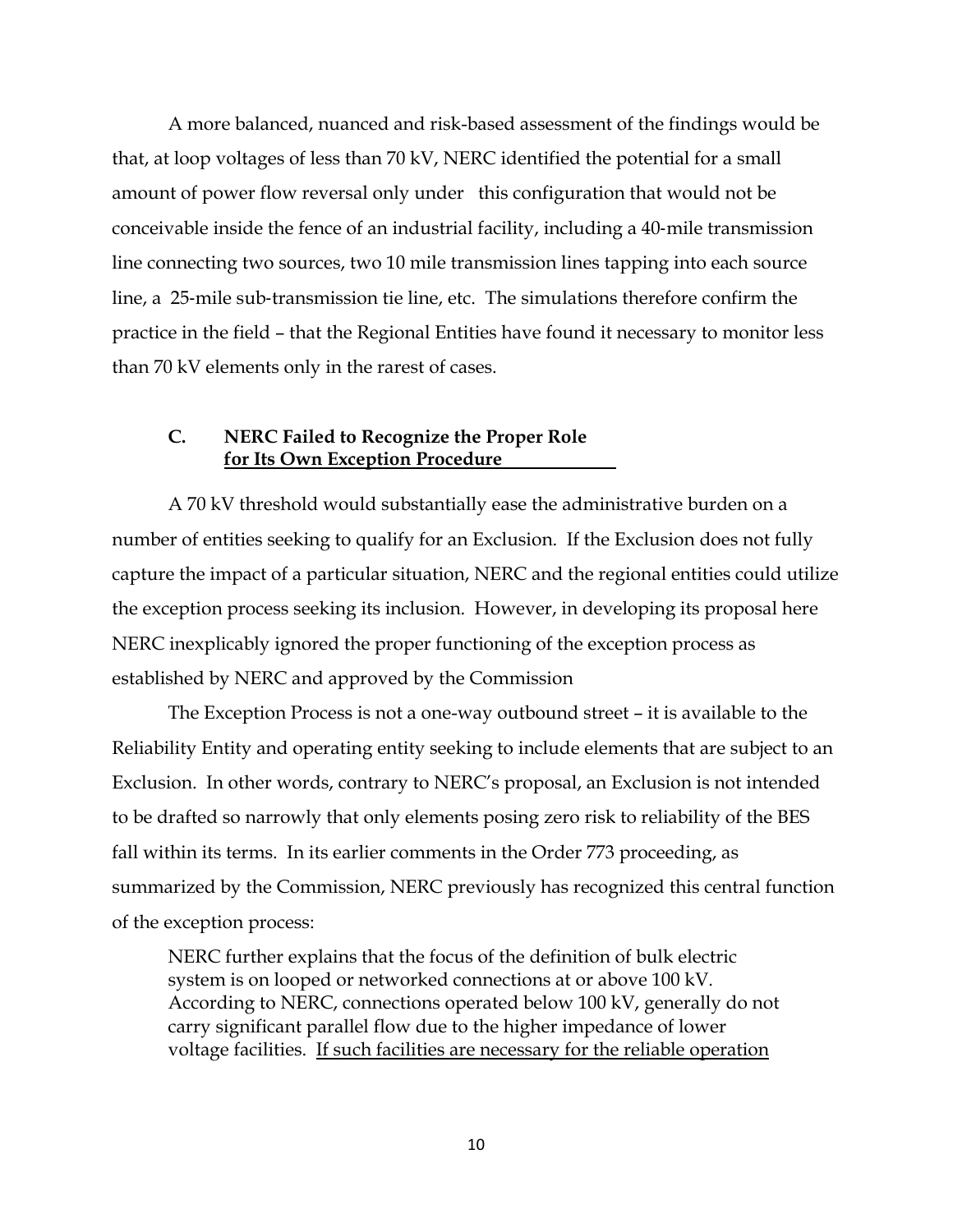## of the interconnected transmission network, NERC states that the exception process can be used to include such facilities.<sup>[25](#page-10-0)</sup>

In Order 773, the Commission concurred, noting that "The exception process . . . provides for involvement of persons with applicable technical expertise in making decisions on Exception Requests."[26](#page-10-1) Expanding on this concept, the Commission stated that:

Regional Entities, planning authorities, reliability coordinators, transmission operators, transmission planners, balancing authorities, and owners of system elements will include, through the exception process, facilities identified in the course of performing planning assessments, from day-to-day operating experience, or assessment of system events that are not included by application of the definition but are necessary for reliable operation of the interconnected transmission network. We believe that entities, having knowledge of their systems and the concomitant planning assessments and system impact studies, will identify an element that is necessary for reliable operation of the integrated transmission network while conducting their day-to-day operations and planning and performing studies.[27](#page-10-2)

This is precisely the efficient procedure that the Regional Entity or the operating entity should follow in the rare cases that it believes that a less than 70 kV loop posed a reliability risk, such as the handful of cases in which the Regional Entities have decided to engage in monitoring: Exclusion E1 should be allowed unless the Regional Entity or operating entity deems it appropriate to pursue an Exception Request. In such cases, the burden of proof would appropriately be on the Regional Entity or operating entity because it would have the data, modeling resources, wide-area view, and subject-matter expertise to support the Exception Request. Certainly, by comparison, an industrial end user with a sub-100 kV loop is ill-suited for that analysis.

The alternative proposed by the Petition -- NERC"s conservative approach to setting the threshold at 50 kV – is vastly more burdensome and would not achieve any tangible reduction in risk to reliability. It would trigger far more Exception Requests,

<span id="page-10-0"></span><sup>25</sup> Order 773 at P 152 (emphasis added).

<span id="page-10-1"></span><sup>26</sup> Order 773 at P 251.

<span id="page-10-2"></span><sup>27</sup> Order 773 at P 269.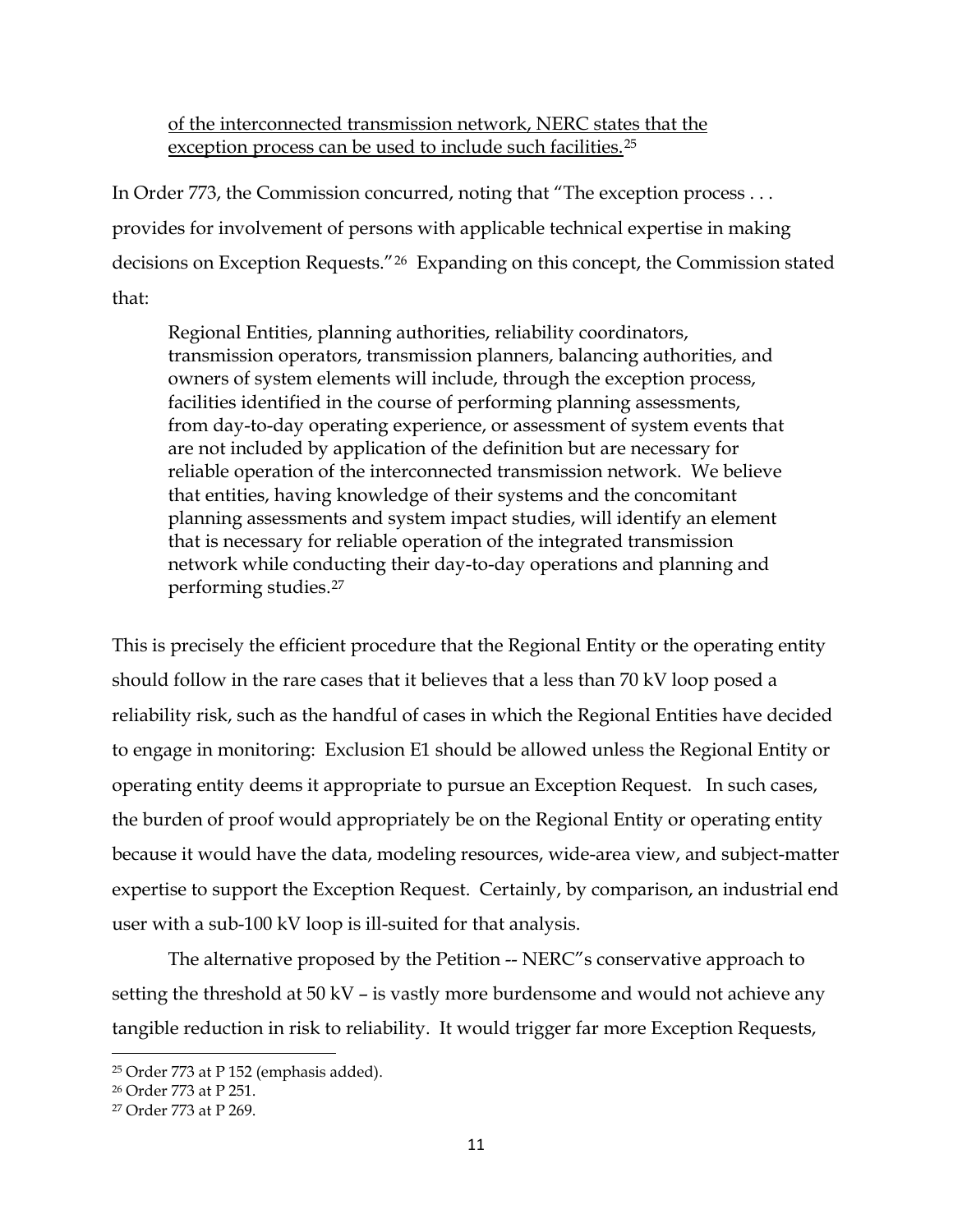and pending action on the Exception Requests impose the burdens of unnecessary compliance with reliability standards, than the alternative of a 70 kV threshold. Therefore, NERC's proposal is inconsistent with its other efforts to abandon its zerotolerance paradigm and adopt a more risk-based paradigm. The Commission should promote a less subjective process for identifying elements necessary for the reliable operation of the interconnected transmission system and encourage the relevant operating entities to base its assumptions on hard data and analysis.

#### **CONCLUSION**

For the reasons presented herein, ELCON *et al.* urge the Commission to remand the issue of Note 2 to Exclusion E1 to NERC and to direct NERC to consider replacing its proposed 50 kV threshold with a 70 kV threshold —at least for loops that are inside the fence of industrial or manufacturing facilities. With a 70kV threshold set on the basis of a balanced assessment of reliability risk, the existence of 69 kV loops would deny applicability of the radial exclusion unless the Regional Entity or operating entity pursued the BES exception process to address any unusual outlier cases where a reliability risk is perceived. By contrast, NERC's proposal here would require a much larger number under a 50kV threshold to pursue the exception process to opt out of registration (and in the meantime to be subject to the burdens of unnecessary applicability of reliability standards). The Exclusion is of critical importance to the numerous retail industrial or manufacturing facilities that, for their own reliability purposes, are served by multiple utility feeds and have looped inside-the-fence conductors. In many cases these facilities are simply retail customers of the BPS with no generation but, absent change to NERC's proposal, they could be brought under the revised BES definition contrary to reliability needs and to their expectations as retail customers as well as those of the Commission and NERC.

This narrowly focused remand could be addressed expeditiously by NERC and would not delay the July 1, 2014 effective date of the revised BES definition.

12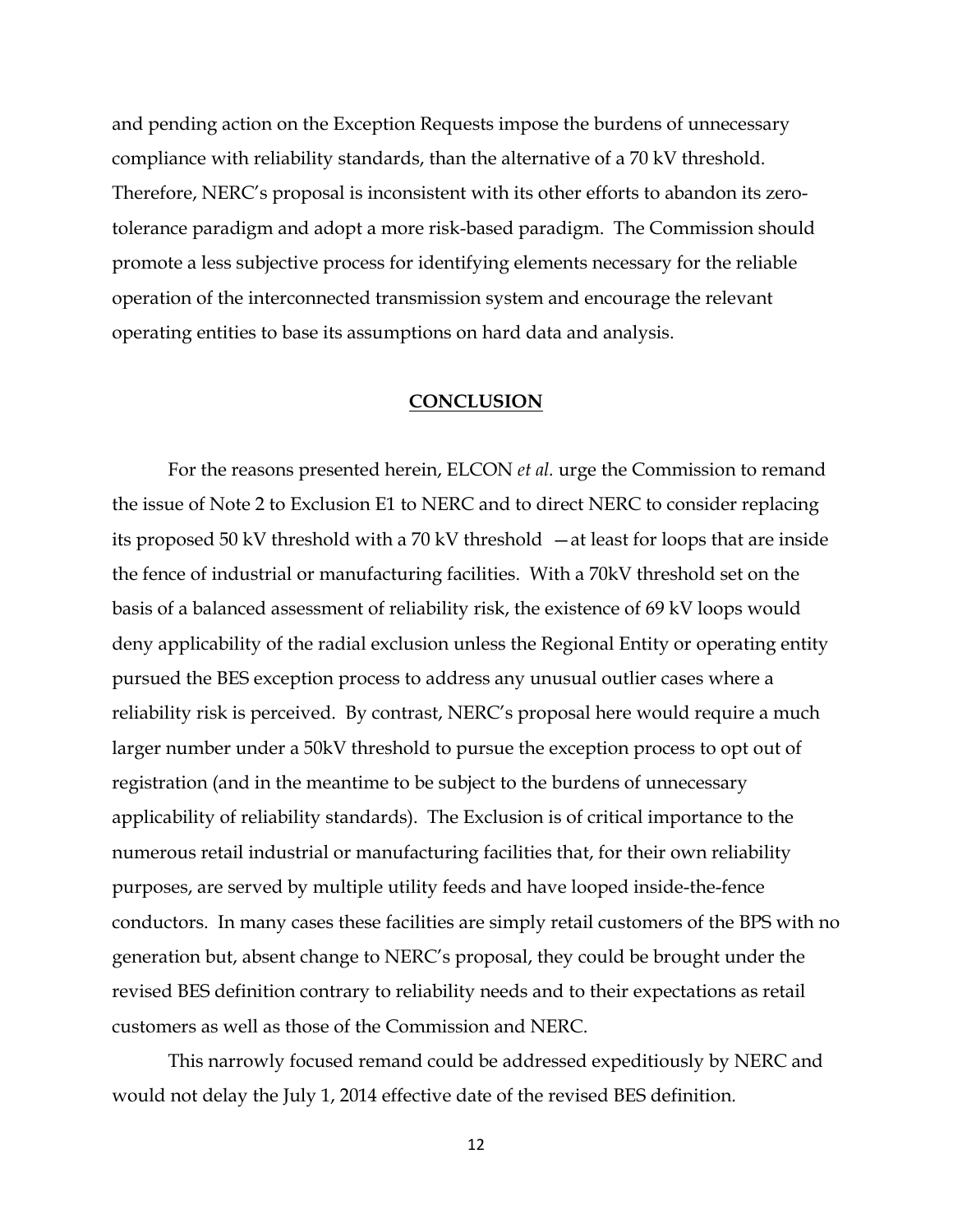ELCON *et al.* reserve the opportunity to submit further comments should the Commission issue a notice of proposed rulemaking in response to the Petition.

### **NOTICES AND COMMUNICATIONS**

Notices and communications with regard to these proceedings should be

addressed to:

John P. Hughes Vice President, Technical Affairs ELECTRICITY CONSUMERS RESOURCE **COUNCIL** 1101 K Street, NW, Suite 700 Washington, DC 20005 Email: jhughes@elcon.org Phone: (202) 682-1390

Jerry Schwartz Senior Director, Energy & Environmental Policy AMERICAN FOREST & PAPER ASSOCIATION 1101 K Street, NW, Suite 7000 Washington, DC 20005 Email: jerry\_schwartz@afandpa.org Phone: (202) 463-2700

Donald J. Sipe PRETI, FLAHERTY, BELIVEAU, & PACHIOS PO Box 1058 45 Memorial Circle Augusta, ME 04332

W. Richard Bidstrup

Washington, DC 20006 Email: rbidstrup@cgsh.com

Phone: (202) 974-1500

Email: dsipe@preti.com Phone: (207) 623-5300

HAMILTON LLP

CLEARY GOTTLIEB STEEN &

2000 Pennsylvania Avenue, NW, Suite 900

Robert D. Bessette President COUNCIL OF INDUSTRIAL BOILER **OWNERS** 6801 Kennedy Road, Suite 102 Warrenton, VA 20187 Email: bessette@cibo.org Phone: (540) 349-9043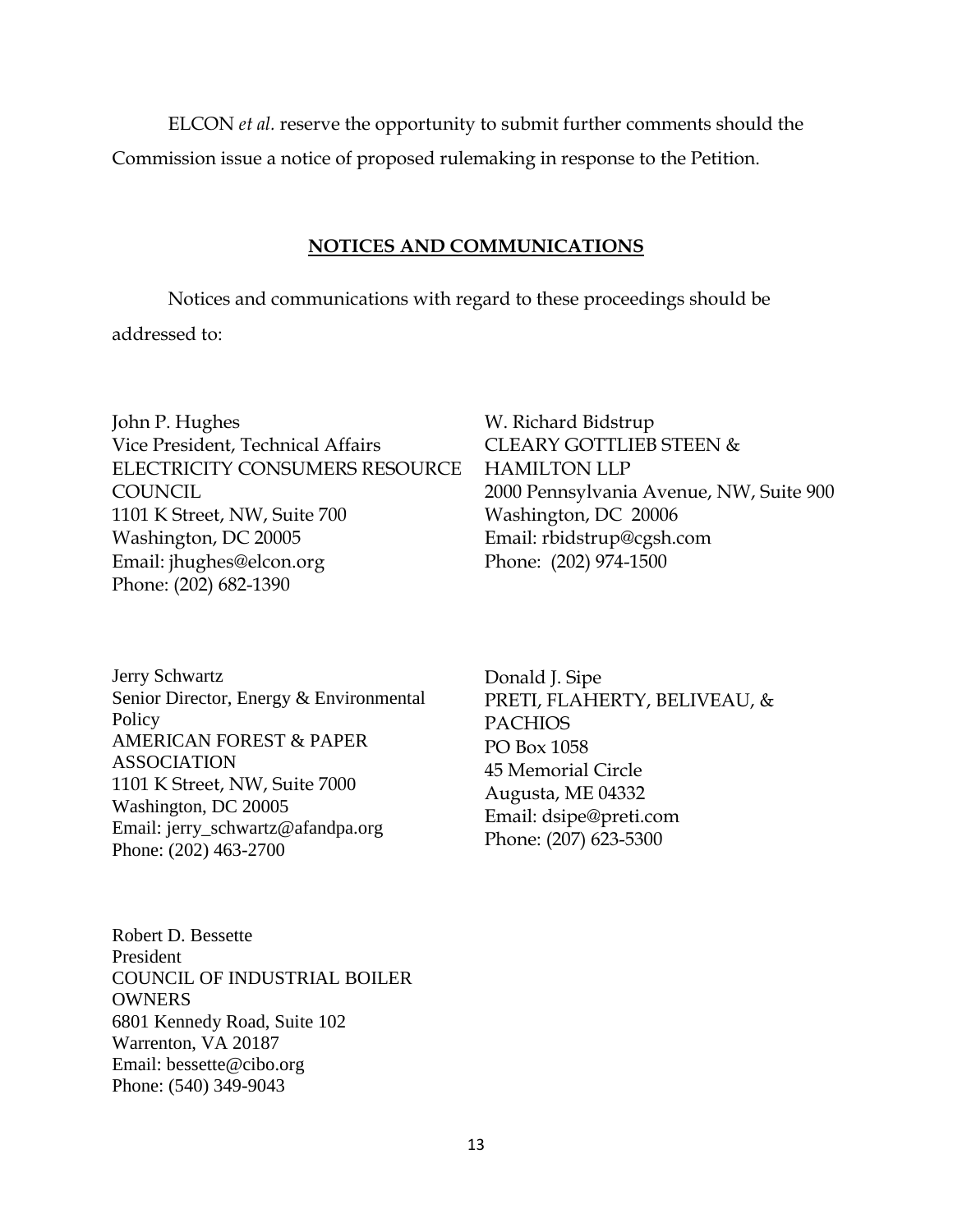Jeffrey L. Hazle Senior Director, Refining Technology AMERICAN FUEL & PETROCHEMICAL MANUFACTURERS 1667 K Street, NW Suite 700 Washington, DC 20006 Email: jhazle@afpm.org Phone: (202) 457-0480

Respectfully submitted,

/s/ W. RICHARD BIDSTRUP

W. Richard Bidstrup CLEARY GOTTLIEB STEEN & HAMILTON LLP 2000 Pennsylvania Avenue, N.W., Suite 900 Washington D.C. 20006 *Counsel for ELCON*

Dated: January 17, 2014